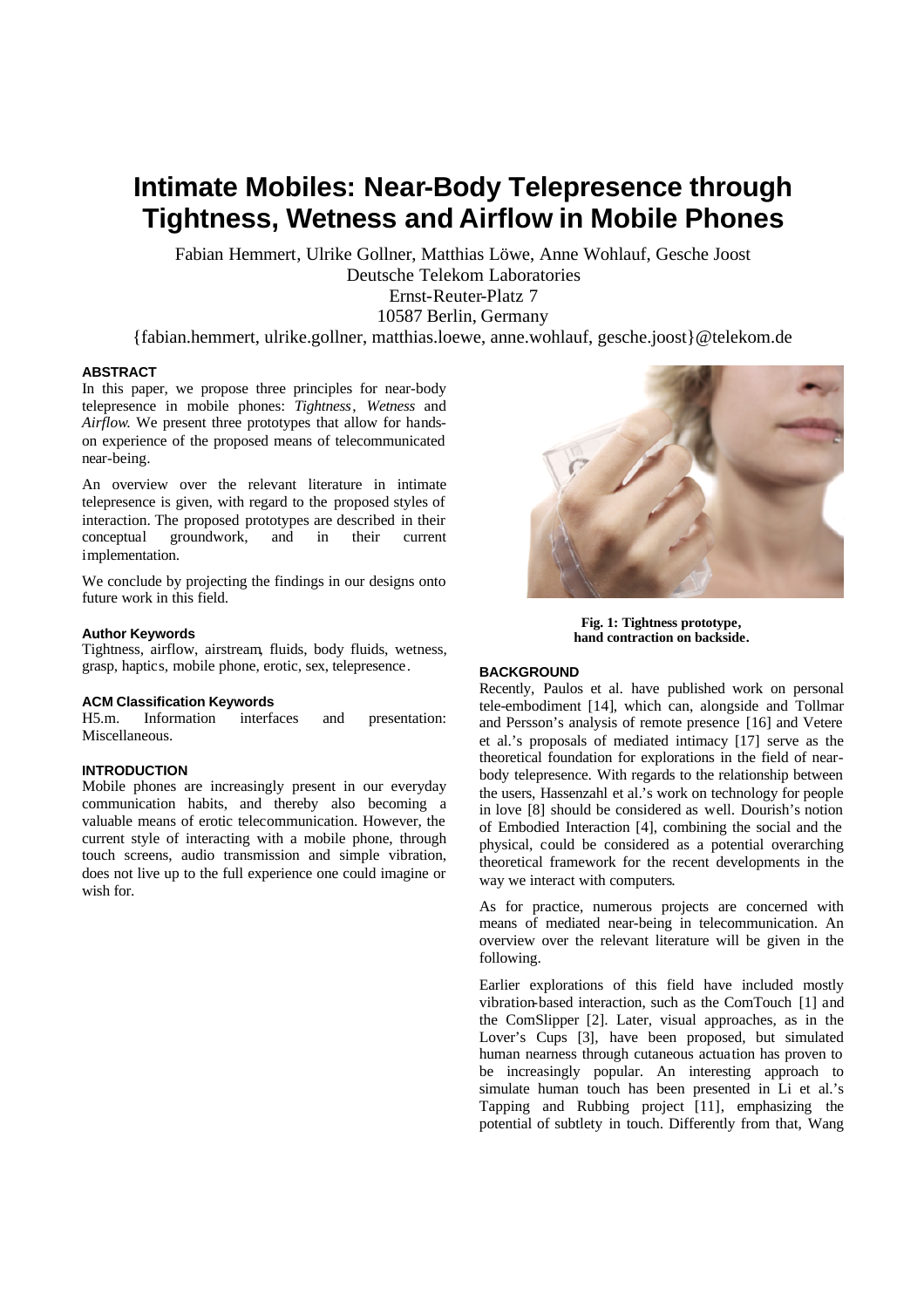et al.'s work Touch & Talk, based on shape-memory alloys [18], proposes a contracting element worn around the arm. Werner's United-Pulse ring [19] and Eichhorn's stroking device [5] also show the spectrum of nearness in telecommunication communication, often with romantic elements, like shared moments, or taking care of each other. Breathing, in particular, has been utilized as a status display [9], in architecture [20], and as a shared experience means [15]. Ultimately, holding hands [6, 13] and hugging, e.g. in the 'Hug' [7], 'Hug over a distance' [12] and the 'Huggy Pajama' [10] projects, have been largely investigated by the research community.

It has become obvious that physical nearness in telepresence is an active research field that is still to be explored in depth. Given their strong integration into our everyday lives, the integration of intimacy-enabling technology into mobile phones is of particular interest.



**Fig. 2: Wetness prototype, sweatiness actuation and liquid outlets.**

### **PROTOTYPES**

We propose three means of intimacy communication in mobile phones – tightness, wetness and airflow. We have developed mobile phone-shaped boxes that make it possible for users to play and experiment with the new styles of actuation.

#### **Tightness**

Firstly, we propose tightness actuation as a means of telecommunicated nearness. Our prototype is equipped with a motor on its inside that allows for a widening loop to be extended and contracted on the mobile phone's outside (Fig. 1). This loop can, for instance, be placed around the user's hand to make it possible, through a force sensor on the caller's phone, to telecommunicate through hand grasp while talking.

#### **Wetness**

Secondly, we propose wetness as a means of intimate telepresence. Through a moisture sensor on the caller's phone, the level of sweatiness of their hands could be transmitted to the prototoype, which features a moisturizable membrane. A sponge is affixed to a tube on the phone's inside, which is connected to a nearby water pump. Once the sponge is moisturized by the pump, it is pushed against the phone's casing (which consists of a semi-permeable membrane). This makes the casing wet on the backside. Furthermore, the prototoype features two outlets for liquids on its front side.



**Fig. 3: Airstream prototype, air jets on front side.**

## **Airflow**

The third principle we propose is airflow. We present a mobile-phone shaped prototype that is equipped with three airjets, each allowing for a different type of airstream output. The three jets could allow for the reproduction of the caller's nostril airstreams, for the air involved in speech (including guttural and plosive sounds), and for the transmission of atmospheric winds.

### **CONCLUSION**

Innovation in machine-mediated human communication is a tough challenge, as it often leads to awkwardness and uncanny feelings for users.

The presented prototypes allow for experimenting with future visions of such novel types of communication handson. We believe it is a beneficial undertaking to make such visions a tangible experience, as to provide a basis for discussion, whether or not such communication is desirable.

Especially in times of omnipresent connectedness, it is a fruitful field of research to investigate how the basic human need for nearness can be fulfilled. We encourage activities that make interacting with computers – and through them, with each other – richer and more enjoyable.

## **ACKNOWLEDGEMENTS**

The authors would like to thank Franziska Becker and Susanna Hertrich for their support with the literature review and the development of the presented concepts.